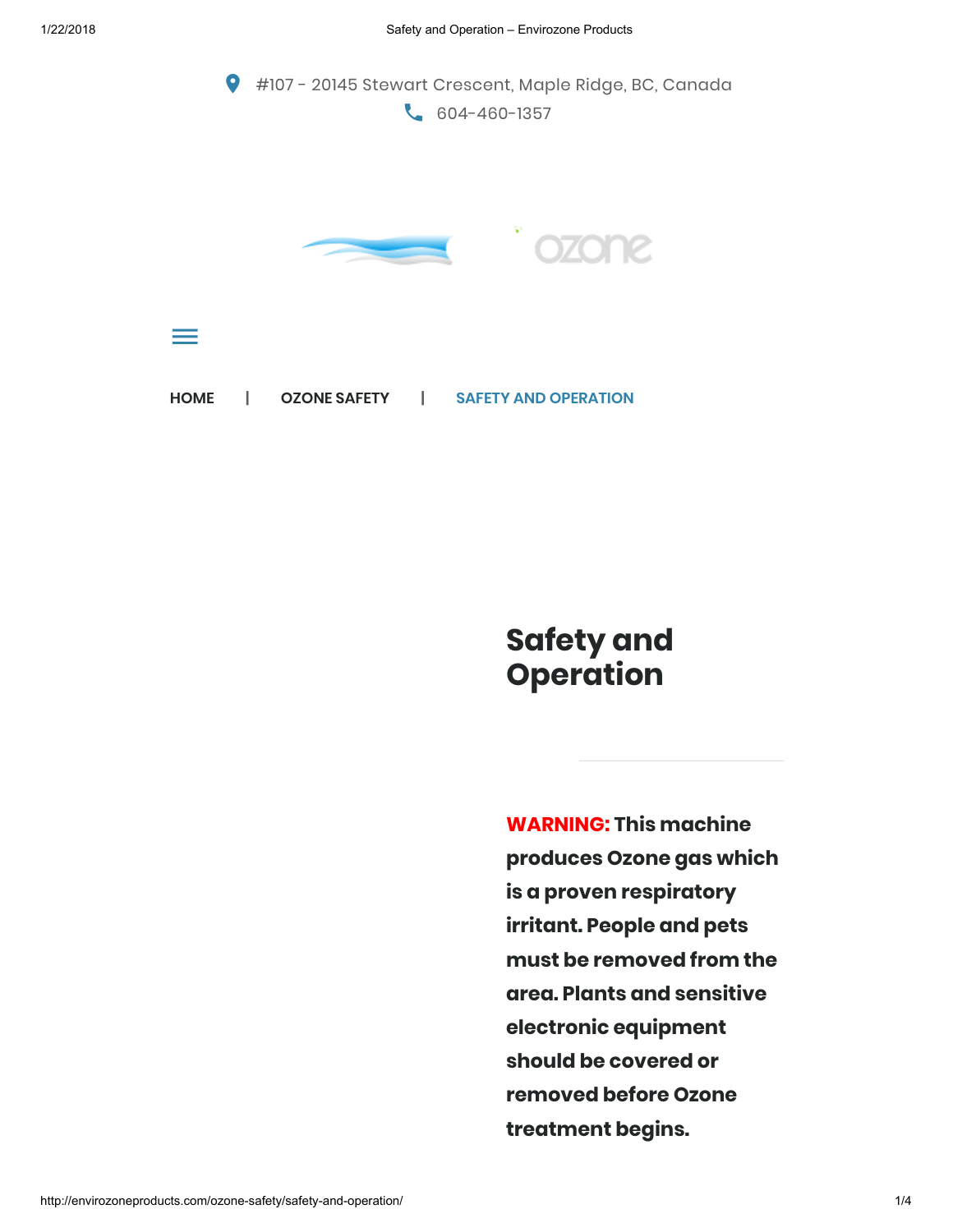Please follow these steps:

01 Remove the source(s) of the odour in the area(s) to be treated.

02 Make the area(s) as air tight as possible.

03 Cover or remove any plants.

04 Cover or remove sensitive electronic equipment.

05 Move or remove any furniture that could restrict airflow in the affected area(s).

06 Place the Envirozone machine with the output facing the location of the odour source. For large areas or areas with high ceilings set up auxiliary fans as Ozone is heavier than air and will settle if not circulated properly.

07 Calculate the time for treatment using the Envirozone App or from the 个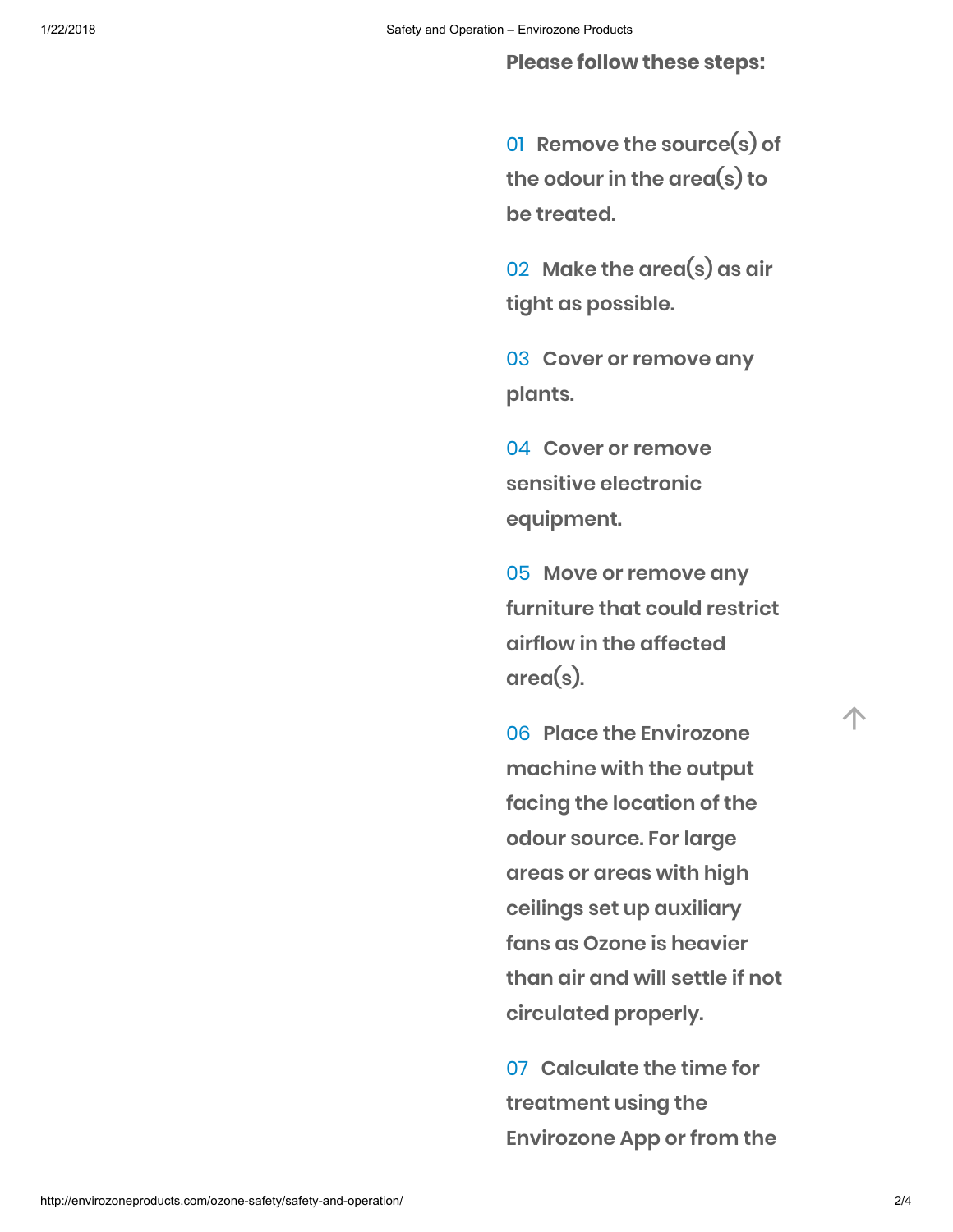information that came with the machine.

08 Set the timer (optional accessory) or set an external timer such as a smart phone or digital display device with a timer feature for the prescribed time.

09 Make sure all doors and windows in the treatment area are closed and sealed. Turn on the machine, turn on the timer and leave the area closing the door behind you.

10 When the treatment time has been completed turn off the machine, unseal doors, unseal and open windows leaving the circulating fans operating. Leave the room again. In a room with airflow and open windows the residual Ozone will dissipate and return to Oxygen in approximately 15 minutes. Rooms without airflow will take an hour to clear.